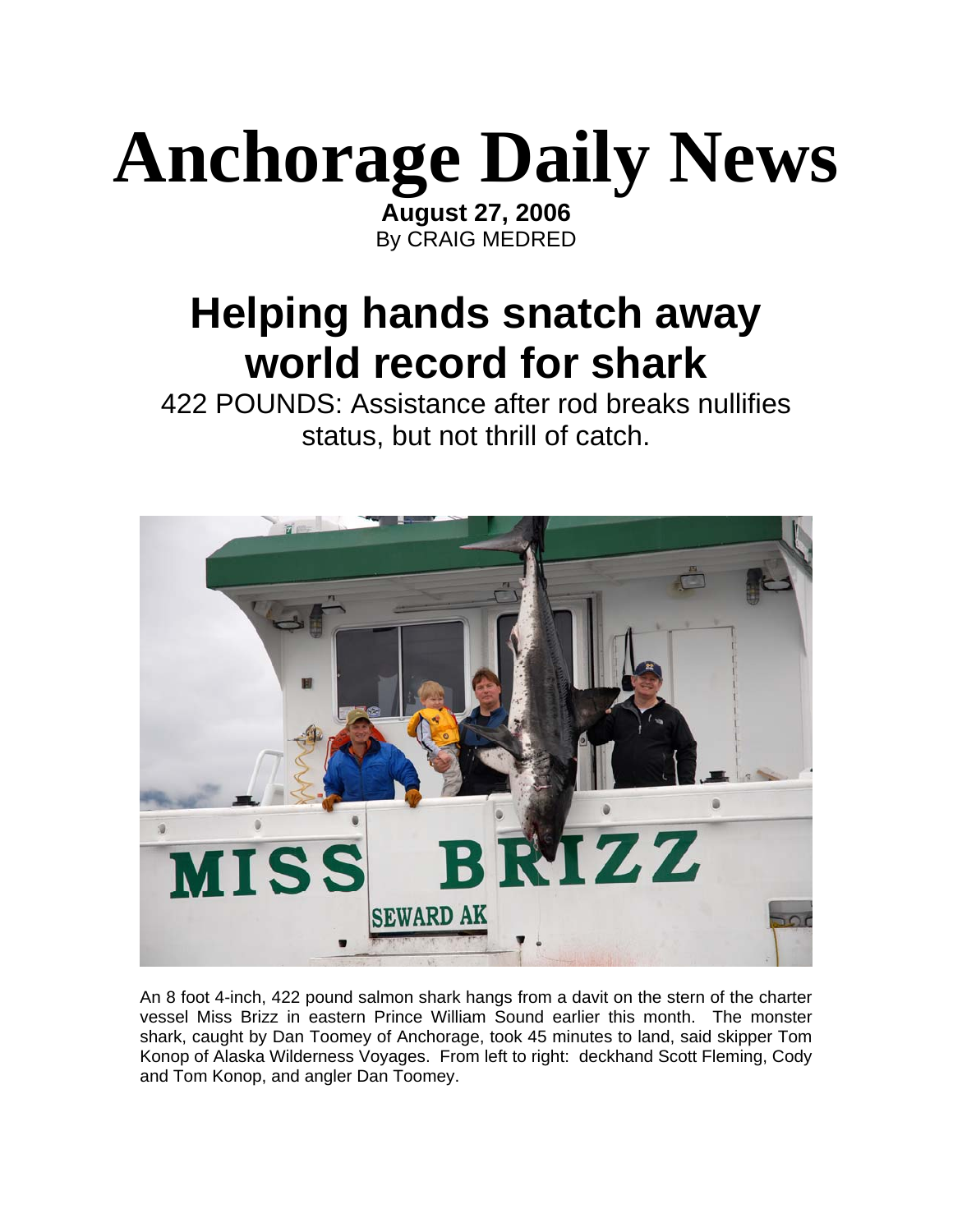Given the difficulties of the catch, an unbiased observer might think Alaskan Dan Toomey's 422-pound salmon shark even more deserving of a world record it's not going to get.

After all, what are the odds of success when the fishing rod breaks mid-battle, forcing angler and friends to slash the line, knot it to the line on another rod and continue the struggle?

Toomey admits he thought his catch of a lifetime had ended with one loud snap.

"And it hurt," he added. "The rod came back at me and hit me in the arm."

Fortunately, he said, Tom Konop, skipper and owner of the charter vessel Miss Brizz of Alaska Wilderness Voyages, and Tom Robertson, manager of BandJ Commercial in Anchorage, took the calamity as just another challenge.

"The real heroes in this are Tom Konop and Tom Robertson," Toomey said. Konop grabbed the line coming off the end of Toomey's broken rod and wrapped it around a gloved hand. Then he yelled at Robertson to cut it and tie the end off to the line on another already rigged rod.

"When the rod let go, it let everyone know," Robertson said. "It was a pretty loud crack. It was looking pretty bad."

By then, Toomey had already been playing the fish for more than half an hour, and everyone on board the 54-foot Miss Brizz knew he was into a big shark. They just didn't know how big.

Over the course of three days fishing in Prince William Sound, the Konop-led hunt for a new world record had already resulted in six or eight sharks smaller than the 365-pound record. Several big fish were lost.

"We probably lost twice as many as we brought to the boat," Konop said.

Some shook free. Some pulled off. And a bunch broke gear -- snaps, swivels, line and leaders.

"They bit through stainless steel cable" used for leaders, Konop said. "You get them on. There's no guarantee they're coming up."

So by the time Toomey's experimental, light-tackle shark rod broke, the gang aboard the Miss Brizz was used to gear-busting disasters. The good part about this failure was that it left them the option of trying to salvage the situation.

"We were lucky," Konop said. "The line didn't break, and I had on leather gloves."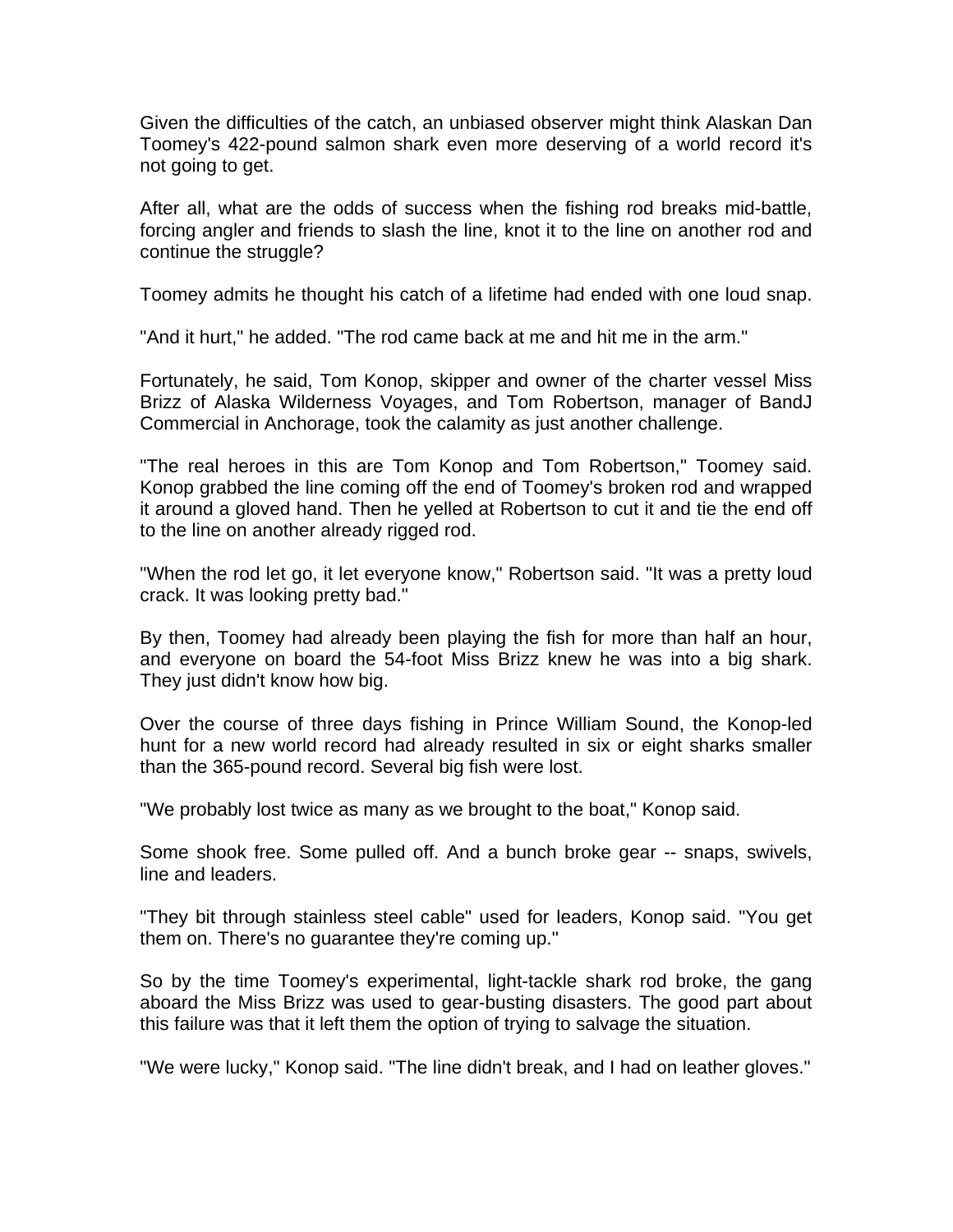Not to mention that Robertson, who works in a store that sells fishing gear, is good at knots.

"Magic fingers" is how Toomey refers to his shark-fishing companion, who managed to connect the lines in a matter of seconds.

"It was a uni-knot to uni-knot splice," said Robertson, and it held even though tied with slippery, 100-pound-test Spectra fishing line.

"It was a zippy knot," Robertson added. "It was very exciting."

 Given the haste with which the knot was tied, he wasn't confident it would hold, but it was the best he could do in the least amount of time.

By that point, Toomey said, "Tom (Konop) had a single wrap of line on his hand, and he was ready to abandon the glove," the alternative being to sacrifice his hand to the shark.

It was then Robertson yelled that the knot was tied.

Konop shook free from the line. And the shark zipped away from the boat.

"The shark took one good run on the knot," Konop said. "Whatever (the knot) was held fast."

Everyone on board breathed a little easier minutes later when a quickly tiring Toomey managed to recover enough line to get the knot back through the guides, onto the reel and safely tucked under a couple of loops of unblemished line. By that time, Toomey was just about done in too.

"Let me give you a heads-up if you ever decide to do this yourself," he said. "Dress lightly. I must have lost almost eight pounds of water."

Going a few rounds with a 422-pound shark, it would seem, is not unlike going a few rounds in the ring.

Brian Roberts, another angler aboard Miss Brizz, said he was good for a battle with about two sharks per day. After that, he was spent. And Roberts is a guy who works out regularly.

Toomey, who isn't quite as fit, had others aboard the Miss Brizz questioning whether he was up to doing battle with a world-class shark. He'd already lost a couple, Konop said, and when he hooked the fish destined to prove itself a woulda-been, coulda-been world record, "one of the guys didn't think he was fighting it hard enough.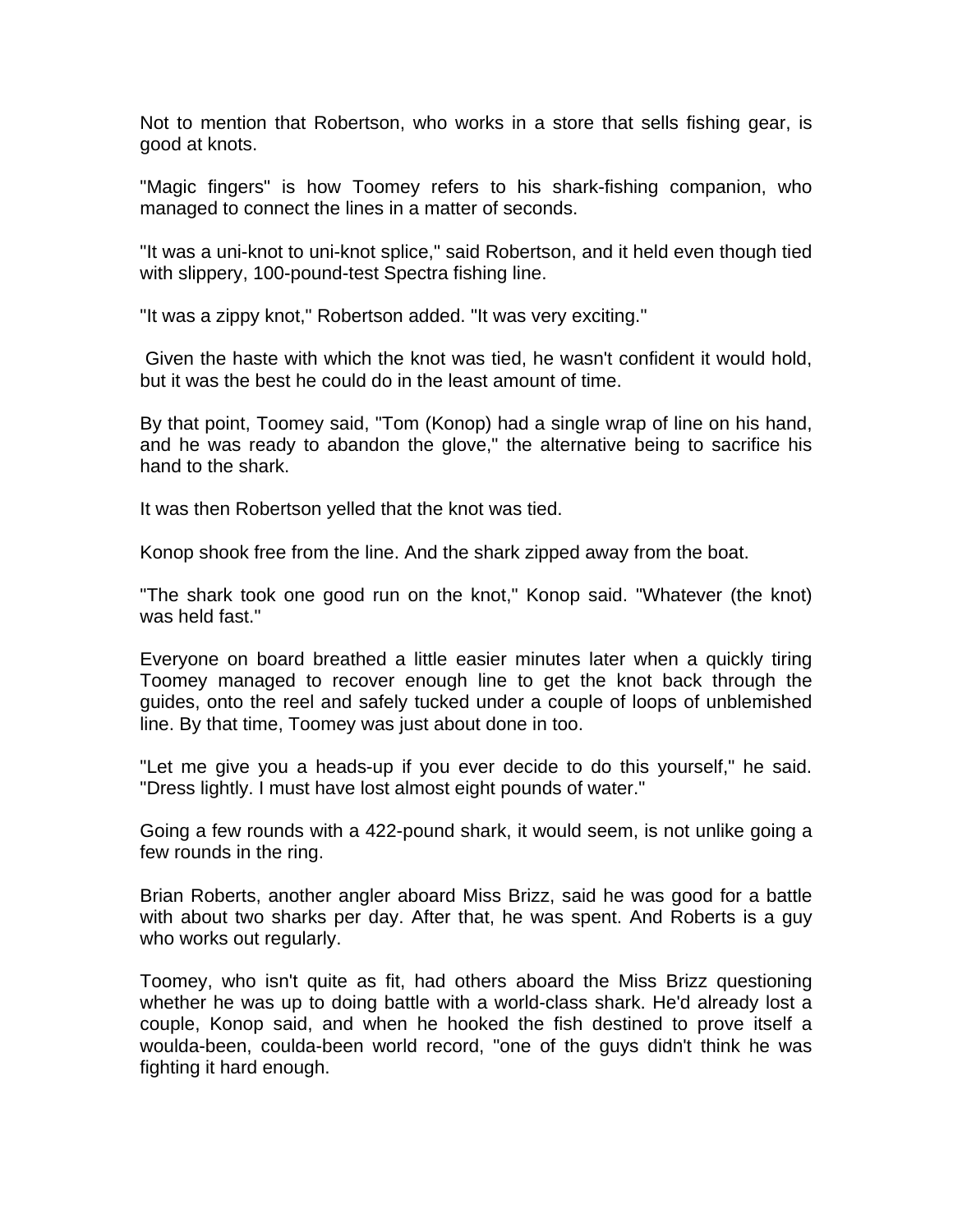"You never know how strong your fisherman is. But I looked at the drag, and it was pretty obvious he was giving it all you could."

The broken rod might even have indicated he gave it more than he should have, although Konop and Robertson -- who'd been working with the rod manufacturer -- think there were design problems. They've sent the prototype back with some suggestions on where they think it needs to be beefed up. Konop did note that two sharks had been landed on the rod before it broke, and other sharks had been lost on the same rod.

It was just unfortunate that when it broke it cost Toomey a world record.

The International Game Fish Association, the main organization certifying world records, bans anglers from switching rods or gaining other assistance in playing the fish. Toomey needed both.

Unfair?

"That," he said, "sounds like my wife: 'It's not fair.' "

Toomey thinks otherwise. The rules exist to make sure the playing field remains level, he said. And besides, he added, his hooking the fish that would have broken the record was such a random event that it's hard to think he should own the title anyway.

There's a lot of luck -- good and bad -- involved here, everyone agrees.

"On the one hand," Konop added, "the line could have broken without us ever seeing it at all."

Not only did they get to see this fish, they landed it, confirming that it is possible to do so within IGFA rules that prohibit shooting or harpooning fish to facilitate hauling them aboard a boat. These restrictions on how the fish can be landed might explain why the existing world record is a shark less than 8 feet long.

"A 365-pounder is not a super- big shark," Konop said. "They get a lot bigger." But as they do, they also get harder to land.

He remembers bringing a 10-footer to the boat years ago -- before he bought the aluminum-hulled, 61-ton Miss Brizz -- and having no choice but to let it go.

"I've got a vessel now that can take the pounding" of a shark being tied off to the side, he added.

The current world record, it should be noted, measured 7 feet, 10 inches. Toomey's catch measured 8 feet, 4 inches.